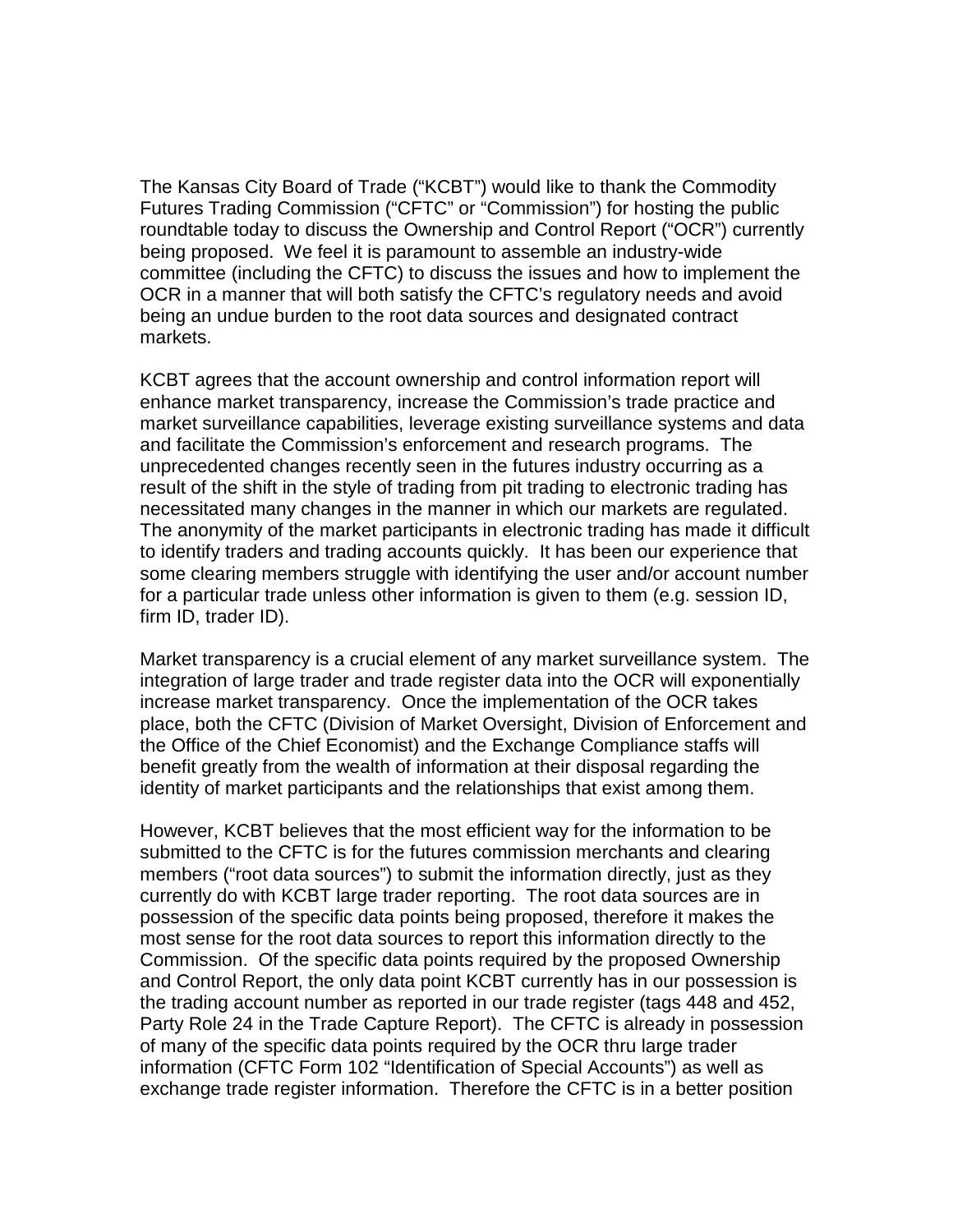than the KCBT to integrate these existing resources and supplement them with ownership and control information for all active trading accounts. It seems unnecessary to put a third party in the middle to submit the information to the Commission.

Requiring each contract market to report the information for every active account would result in duplication as the same account number may trade in similar commodities across multiple exchanges. (e.g. the same account number trades KCBT, CME and MGE wheat contracts). Thus, the KCBT, CME and MGE would all be reporting the information for the same account. In addition, there are currently certain KCBT clearing members (for open interest reporting purposes) that have their home office (Chicago or New York) report their positions to their Kansas City branch office who in turn reports to the Clearing Corporation. If this same logic was used for the OCR then the information would have to be reported three times (home office to branch office to KCBT to CFTC) before reaching the CFTC.

KCBT agrees that uniform reporting protocols are an absolute necessity. The CFTC has standardized the content and format of all trade registers submitted to them which are now required to be FIXML Trade Capture Reports. Therefore it would seem logical that the Commission and root data sources could develop a similar industry-wide standard for the OCR. It would seem to make the most sense to have the CFTC and the root data sources come up with an industrywide reporting standard directly into the Commission versus all of the exchanges having to build a system for the root data sources to report into. The CFTC could use their existing large trader reporting system to accomplish the goals of the OCR by requiring that each root data source report the required information for all active accounts.

Regarding the specific data points required by the Ownership and Control Report, KCBT questions whether the date of birth for each active account is a necessary data point to collect. Neither current CFTC Regulations nor NFA Rules and Regulations require a futures commission merchant to collect the customer's date of birth. Currently, NFA Compliance Rule 2-30 only requires that an FCM record an approximate age of the customer. Effective January 3, 2011 NFA rules will require the FCM to record an approximate age or date of birth. Requiring a first, middle and last name as well as the address of their primary residence should be sufficient to achieve a unique identification for each active account.

The OCR information will be difficult to obtain from omnibus accounts because the underlying accounts are not carried on the clearing member's books. Furthermore, certain omnibus accounts may be non-members of the KCBT which raises a question as to the regulatory authority the KCBT would have over them. The CFTC would have regulatory authority over all futures commission